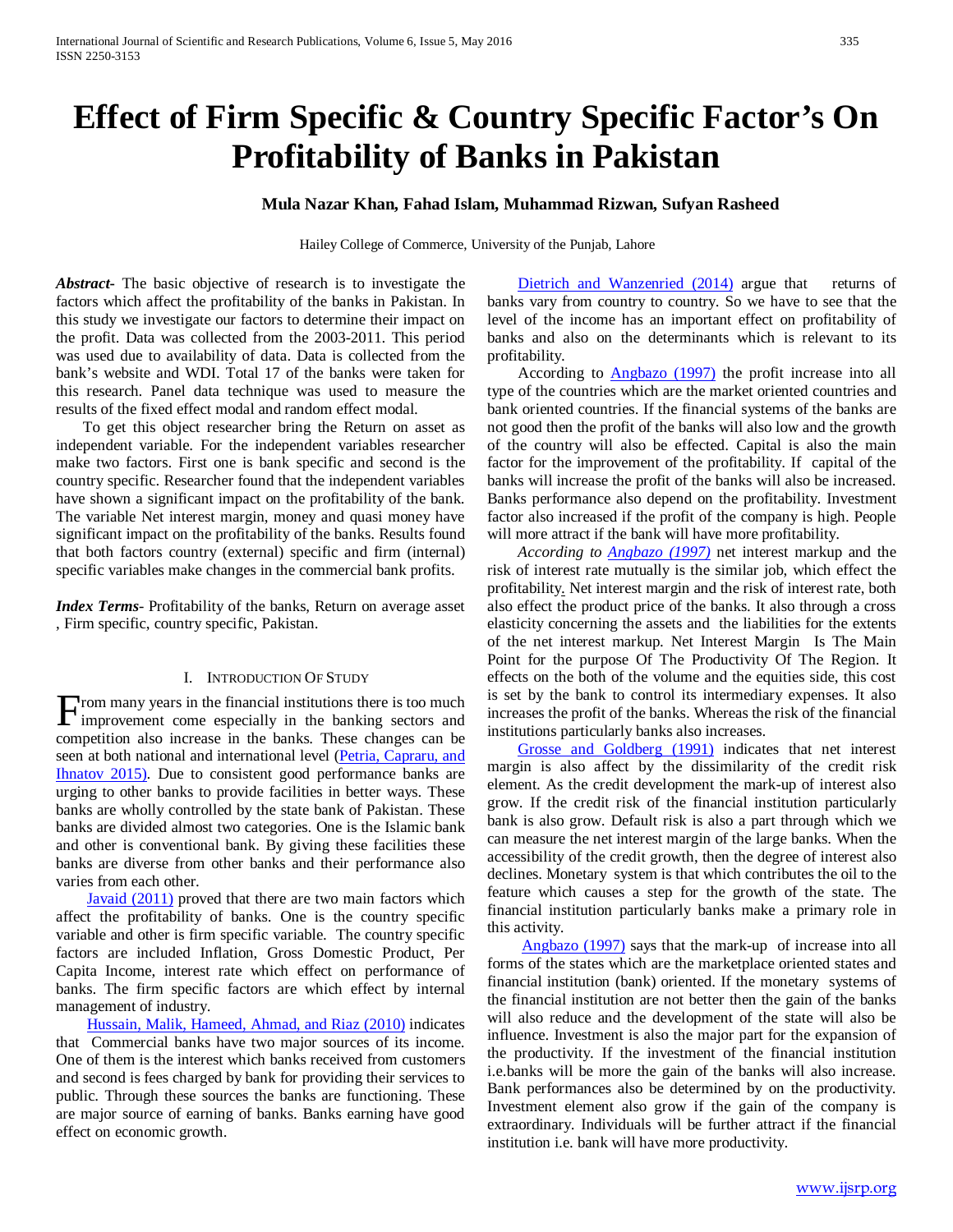## **Problem statement**

 This Research is conducted to investigate the factors that determine the firm profitability in the developed countries.But in Pakistan there is too little study is done about the factors that affect the banks profitability.According to author knowledge the study include variables on which little research has been done in the past.So this study fullfill the significant gap with the reference of commercial banks.

## **Research Questions**

- **i.** Which are the major factors in the banking sector that have impact on the firm performance?
- **ii.** To find out either Firm specific or country specific factors are more affecting on firm profit?

#### II. LITERATURE REVIEW

 There are different studies which have been done to identify the profitability of the banking sector. In the previous studies it was found that the profitability of the banking sector can be checked through profit on the interest margin, average profit on the asset and profit on the equity. While measuring the profitability of banking sector there are two factors which affect the performance of banking sector internally and externally. External factors consist of GDP per capita, lender interest rate net interest margin. Internal factors are bank specific and external factors are country specific that repercussions the environment of banks. Athanasoglou, Brissimis, and Delis (2008) have discussed in their studies that the growth of GDP and profitability of banks have positively connected while the load of tax and imposition of banks has negative relationship. It is also demonstrated that the load of tax is tiny because it is shifted to the clients such as borrowers, depositor etc. Dietrich and Wanzenried (2011) have described that the provision of advance loss is associated to the total advances. Furthermore it was also described that when the period of the disaster start its significance has been enhanced.

 Micco, Panizza, & Yanez (2007) have bring to an end that there is a variation of profit margin between govt. banks and the private banks due to the difference in income size of people. In developed countries it was found that private Banks earned more profit as compare to the govt. banks. In lower developed countries foreign banks earn less profit.

 Athanasoglou et al (2008) have explained the real GDP has not affect the profitability of the banks and it was also discussed that the attention has a positively associate with the profit of bank and the profitability of the bank is also affected by the inflation factor.

 Kosmidou & Spathis (2000) have found that the profit of banks increase very quickly with the effect of euro exchange on the profit of the banking sector Due to the cost and profit examination. Sufian (2009) have examined that the profit of banks and the size of banks are significantly correlated, and the profit of the bank totally depends on the economy scale of the country the reason is that if the size of an economy will be large the profit will also be more. The performance of the banks depends upon the internal and external factors. The internal factors are depending on the internal management of the department and the external factors are related with the country situation and the industry specific.

 Berger (1995) has shown that the leverage has also a great impact on the performance of the bank. If the total wealth of the bank will be high, than the profit will also be high, due to the less cost of the capital and liquidation will also decrease. Athanasoglou et al., (2008) have described that capital is the best way to measure the profitability of the bank. As the capital will be large the profit will also be more. Molyneux & Thornton (1992) have shown that there is the significant relationship between the profit of an institution and high payroll, through this human capital can be used efficiently and effectively.

 According to Mamatzakis & Remoundos (2003) he has examined the determinants of profitability of the Greek banks, he have done with the analysis of their profits through the (ROA) return on asset and (ROE) return on equity, but with the help of these analysis results are not confidential.Athanasoglou et al ( 2008) have identified that the internal factors (Bank specific), external factors (Country specific) and macroeconomics all effect the performance or profitability of the banking sector which he was examine by the practical framework. All the factors except the bank size affect the performance or profit of the bank. At the end it was concluded that business cycle has a significant positive relationship with profit but it is when upper base business cycle exist.

 Gul, Irshad, & Zaman, (2011) have described that the relationship between the profits of the commercial banks by firm specific, country specific and macroeconomics. He examine that the impact of loan, equity, assets, growth and inflation have impact on the profit but its main effect show on the (ROA) return on asset and (ROE) return on equity and interest margin. Through the solid practical evidence he found that there is a positive significant relationship between these factors and profitability of banking sector.

#### **Structure conducts performance approach**

 Edwards, Allen, & Shaik 2006) SCP modal was used to analyse and measure the market. This approach has come in to existence in 1940. This SCP has its two prototypes. The first one is consisting of structure performance and the second is known as efficient structure. The structure performance expose that the attentiveness of market and the competition is associated with each other. This hypothesis tells that if the market attentiveness will be more the performance of the firm (ROA) will also increase. This factor pays no attention to the total deposits. Total deposit not effect if the market is attentive with each other. If the firms are more attentive then the profit of the firms will high. The second hypothesis tells that the profit of an institution is positively associated with the efficiency of the firm (total expenditure on total assets).

## **Traditional profit measure indicator**

 This customary approach is used to enhance the firm's performance and to determine the firm's scale of economy. By focusing on this sector the performance of the firm will increase. Due to this firm's scope will also increase and the risk factor will also account (Edwards et al., 2006).Alexiou and Sofoklis (2009) they have conduct the study on the firm particular and the country specific variable, by use of the structure conduct performance theory and apply on it the panal data approach, and collect the data from more than 6 of the Greek banks. He finds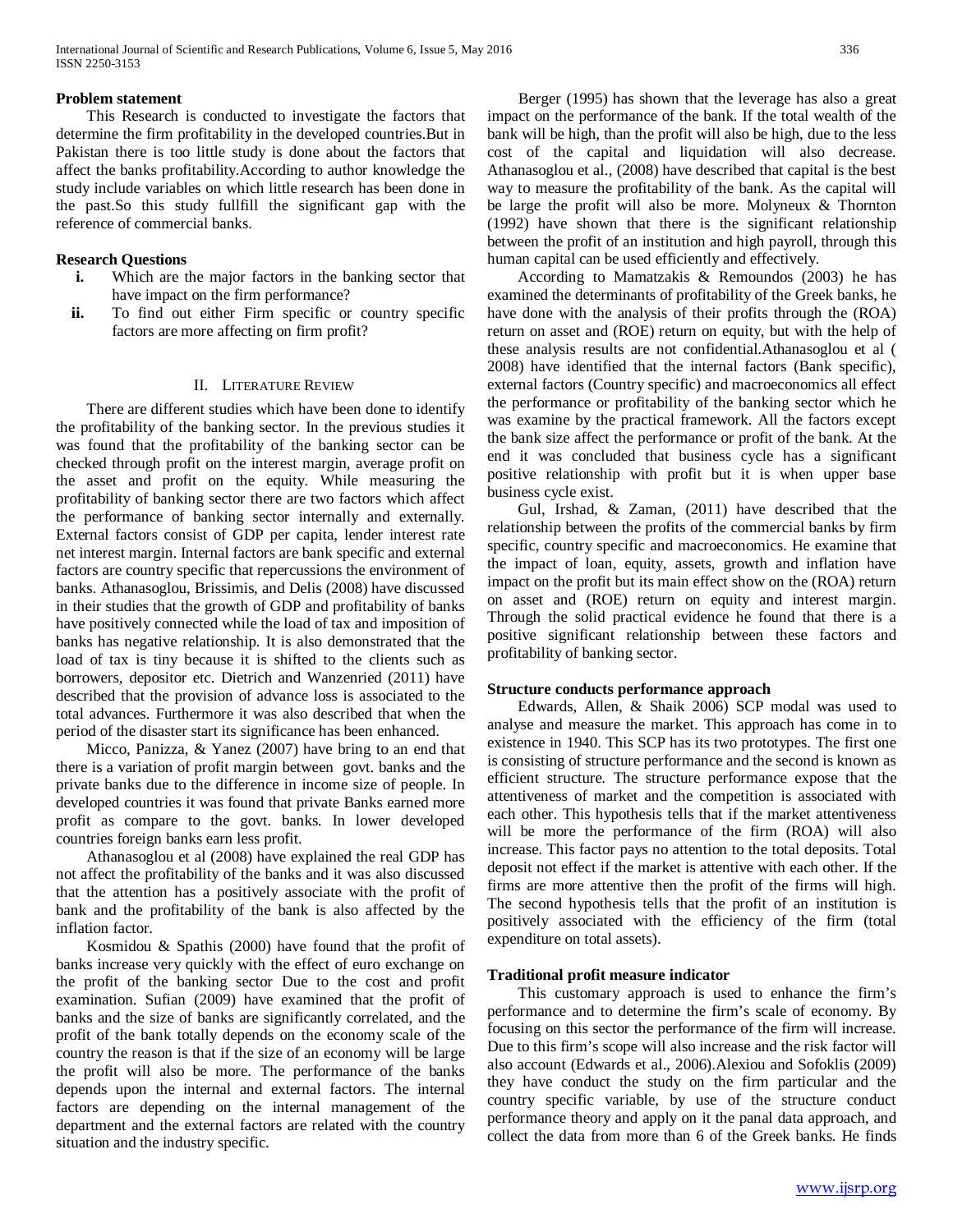that the firm particular variables are more significant and positive rather than country specific factors. Molyneux and Thornton (1992) have explained that by applying the market structure modal the performance have been increase and the result in shape of the profitability also increase. There is a positive significant association between the profit and the other variables. Anjum Iqbal (2012) described in his study with the analysis for the examination of measuring efficiency of Islamic banks. So for this study data was collected from the period of the 2007 – 2010. The researcher use data envelopment approach for this study. They have found that the old banks earn more profit as compare to the newest banks. The old banks are more profitable and efficient rather than newest. Aprile et al. (2013) has proved his study with the analysis of the financial institution and by measuring their performance in Taiwan. For this purpose data was collect from the period of the 1994- 2009. For this purpose they used two stage summed up approach, they find that (ROA) return on assets of the private banks are more rather than foreign owned banks. Berger (1995b) explained structure impact on the performance of the banks and it also effect by the market performance. Market performance is used for the upgrade in the profit of the monopolist. A recent study which was conducted on the market performance described that the companies with large share capital and have large range of products, they are capable to work in the market and can earn more profit. Berger (1995a) described that market performance and management of banking institutions increase the deposits which results to raise the profit. While on the other hand it is also examined that managerial efficiency not only raises profit but it can also raise the share capital. So it was concluded that there is a significant positive correlation between the profit and concentration.

 Short (1979) explored that the ownership of the bank is also one of the issue of its profitability. The banks which are private owned earn highly economic profit while the banks which are owned by the govt. have a low profit. There is not a significant relationship between the govt and private owned banks. Molyneux & Thornton (1992) is the first person who has explained the profitability of the different bank of the different countries. He explained that there is a significant relationship between the equity's return and the rate of interest. Furthermore he also approved that there is a significant relationship between the ownership of government and bank concentration.Sathye (2001) explored that the internal banks provide more quality as compare to the external banks. It is also find that the internal banks are less cost conscious as compare to external. The productivity of the internal banks is also high as compare to the external banks. Hoggarth, Milne, & Wood (1998) also explained that the too much fluctuations in the returns of the bank only due to the inflation factor. It becomes very difficult to evaluate the credit decisions when less increase in the inflation happened and advance is given at expected rate of inflation. Anticipation in the fluctuation of inflation in future creates misinterpretation with respect to making decision and planning. At last it was examined that the high variability in the rate of inflation is suitable for the investment in the property. In any other way it is very harmful for other investment. It may be cause a lot of loss or benefits. Sufian & Chong (2008) have explored that the profitability of banking sector can be judged through the ROA and ROE. Bank profit is normally treated as determine of any changing in the sector. If any factor influence on it we can check it through its profit.Molyneux & Thornton (1992) discourage this concept that reductions in the expenses results an increase in the efficiency of employees and also the profit of the business. But he identifies that when we increase our expense in the shape of increase in salaries of the employees the profit of an institution increase. The employee's productivity goes up and they will perform more efficiently. It will show a presiding effect on the profit and performance of the institution. The macroeconomic factor of country affects the profit of the bank. When the growth rate of the country goes up, then it charges more margin of the return, and the quality of their asset also improves. Goddard, Molyneux, & Wilson (2004) described that the firm performance of an institution is also associated with the performance of their employees. If the employees of an organization are more motivate with salaries as compare to other benefits then the firm should increase their salaries instead of the other benefits. This is also considered as a main restriction which exists in organization. Many banks are trying to diversify the unpredicted losses which occur. For this purpose they use a liquidity ratio and capital to asset ratio. Molyneux & Thornton (1992) have explained that change in the Real GDP effect the demand side of the bank.External factors such as interest rate of the central bank and inflation which influence the profitability of the banks. Most of the studies have found that there is positive significant relation between the inflation and interest of the central bank .Huybens & Smith (1999) have explained when the inflation is changed unexpectedly, then it's too much difficult to allocate the resources of the financial sector correctly. The assets and the money are influenced by the unexpected increase in inflation rate.

#### III. RESEARCH METHODOLOGY

 The Research methodology chapter explains the model of regression and theoretical framework of the dependent and the independent variable. It also includes the size of data, size of bank, data collection resources and research model. The Main focus of this study is to check the main factors which too much effect on the profitability of Pakistan's bank. Independent variables of the study are country specific factors and firm specific factors. Country specific factors are which effect due change in the law and order or any boom or recession period. Firm specific factors are those factors which effect by the internal management.

Data was collected from the bank websites and the World development indicator.

#### **Research Model and Variables Proxies**

In this section, the research model is included.

#### **Model for the return on assets**

Y = α + β1 LOGGDP + β2 LOGDS + β3 NIM + β4 LENDIR + β5 M3mqmg + β6 TETA + β7 FUNDCOST + β LLPTL

Y= ROAA

LOGGDP = Logarithm of gross domestic product.

 $LOGDSQ = Logarithm of total deposits$ 

 $NIM$  = Net interest margin

LENDIR = Lender interest rate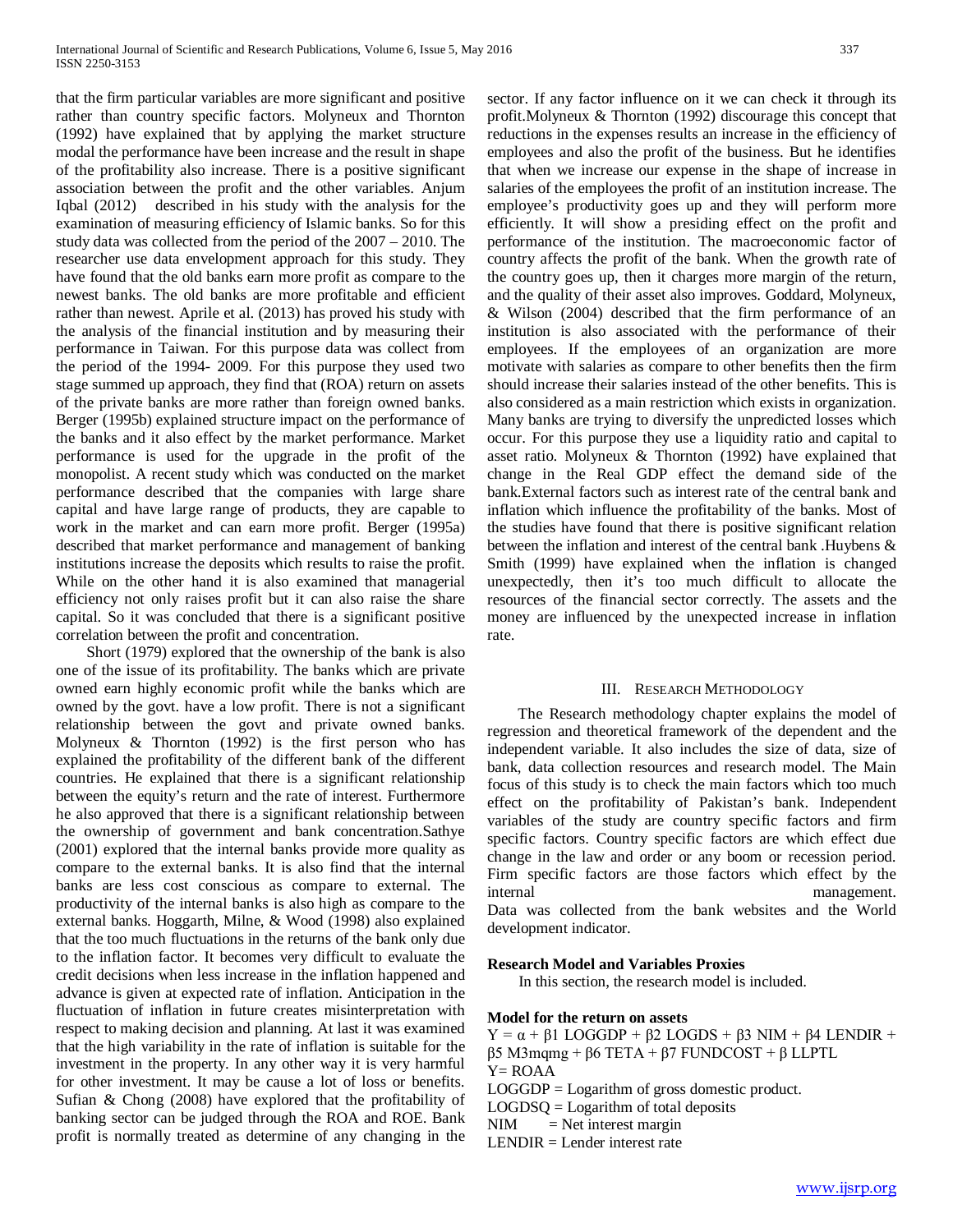M3mqmg = Money and Quasi Money Growth In Pak TETA = Total Expenditure over the total Assets Funding Cost = Interest Exp. / Avg. Deposit  $LLPTL = loan loss$  provision over the total loss.

## **Data collection**

 In this study, secondary technique is used and the collection of data is made through the annual reports of the banks, already published articles and other WDI website. The arrangement of the data is made according to the particulars of the study.

## **Sampling**

 Only 17 commercial banks were taken for this research. These numbers of banks were taken due to availability of data, because this data was avail best at that time. If a number of the banks were increased then the availability of data decrease. The banks were taken as a random sampling. These banks include both the Islamic and conventional banks.

# IV. EMPIRICAL RESULTS AND FINDINGS

## **Descriptive Statistics and Empirical Results**

| Variable        | Obs. | Mean     | Std. Dev. | Min      | Max   |
|-----------------|------|----------|-----------|----------|-------|
| <b>BANKID</b>   | 153  | 9        | 4.915068  | 1        | 17    |
| <b>YEAR</b>     | 153  | 2007     | 2.590468  | 2003     | 2011  |
| <b>ROAAT</b>    | 149  | .0065101 | .0206949  | $-0.08$  | 0.04  |
| LOGGDP          | 136  | 11.11125 | .110798   | 10.92    | 11.25 |
| <b>LOGDSO</b>   | 136  | 16.16684 | 1.044477  | 13.41    | 17.94 |
| <b>NIM</b>      | 149  | .0300671 | .015531   | 0.02     | 0.07  |
| <b>LENDIR</b>   | 120  | 11.48808 | 2.467558  | 7.26     | 14.54 |
| M3MQMG          | 136  | 15.62    | 4.314005  | 5.69     | 20.51 |
| <b>TEATA</b>    | 149  | .0885906 | .0392328  | 0.1      | 0.25  |
| <b>FUNDCOST</b> | 149  | .0543624 | .0320119  | 0.1      | 0.14  |
| LLPTL           | 149  | .0795973 | .0736581  | $\theta$ | (0.4) |

## **Correlation matrix**

#### **Table 2: Correlation matrix**

 Correlation matrix is used to investigate the relation among independent variables. According to researchers if relation between variables is more than .80 than issue of multicolinearity will come and researcher must take action to remove this issue.

|               |                     |                  |                  |                  |               |              | <b>FUND</b> |
|---------------|---------------------|------------------|------------------|------------------|---------------|--------------|-------------|
|               | <b>LOGGP</b>        | <b>LOGDSOR</b>   | <b>NIM</b>       | <b>LENDIR</b>    | <b>M3MQMG</b> | <b>TEATA</b> | <b>COST</b> |
| <b>LOGGDP</b> |                     |                  |                  |                  |               |              |             |
| LOGDSQR       | $-0.0187$<br>.8373  |                  |                  |                  |               |              |             |
| <b>NIM</b>    | $-0.0618$<br>0.475  | 0.3449<br>0.0000 |                  |                  |               |              |             |
| <b>LENDIR</b> | 0.5063<br>0.0000    | 0.4805<br>0.0000 | 0.1992<br>0.0266 |                  |               |              |             |
| M3MQMG        | 0.3595              | $-0.1166$        | 0.2388           | $-0.2182$        | 1             |              |             |
| TEATA         | 0.0000<br>$-0.0131$ | 0.1988<br>0.0461 | 0.0051<br>0.0952 | 0.0149<br>0.4871 | $-0.404$      |              |             |

 Descriptive statistics is used to describe the variables in which mean, standard deviation, minima and maxima value of variables is discussed. These are discussed below in the form of frequency tables:

#### **Table 1: Descriptive Statistics**

 In the study our dependent variables is return on assets and remaining are the explanatory variables. According to table LOGDSQ have the highest value in term of means and dependent Variable have a lowest mean value. M3MQMG have the highest standard deviation.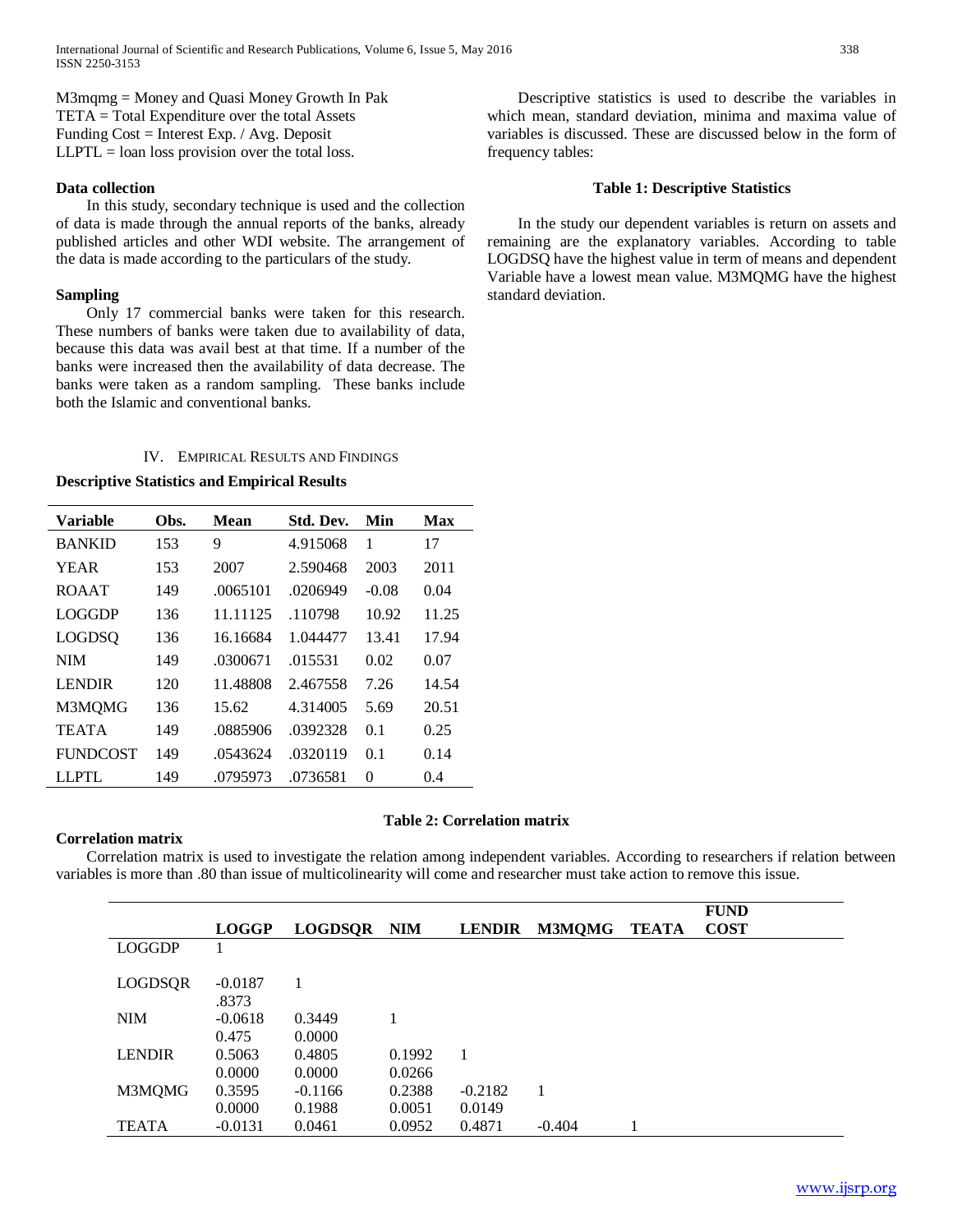International Journal of Scientific and Research Publications, Volume 6, Issue 5, May 2016 339 ISSN 2250-3153

|                 | 0.5452    | 0.5202    | 0.0014 | 0.0838 | 0.2323    | 0.0000 | 0.0000 |
|-----------------|-----------|-----------|--------|--------|-----------|--------|--------|
| LLPTL           | $-0.0523$ | $-0.0554$ | 0.2581 | 0.1559 | $-0.1031$ | 0.5426 | 0.4025 |
|                 | 0.681     | 0.6386    | 0.0214 | 0.0000 | 0.0000    | 0.0000 |        |
| <b>FUNDCOST</b> | -0.0356   | 0.0405    | 0.1877 | 0.5627 | $-0.4463$ | 0.798  |        |
|                 | 0.8796    | 0.5925    | 0.2465 | 0.0000 | 0.0000    |        |        |
|                 |           |           |        |        |           |        |        |

 The variables, namely LOGDSQ and the LOGGDP are correlated with -0.0187.The nature of the relation between these variables is negative. There is a negative relation between NIM and LOGGDP. There is the High significant positive relation between the LENDIR and the LOGGDP and this relation is by 0.5063 and this is significant at 1 percent significance level.

There is a significant positive relation between LENDIR and the LOGDSQ and this is significant and positive relation which is significant at 1 percent significance level. M3mqmg and the LOGDSQR are positively correlated with each other. M3mqmg and the NIM are negatively correlated at 1% significance level. The correlation between the TEATA and LOGGDP is -0.0131. This correlation is negative and insignificant. The correlation between the TEATA and LOGDSQ is 0.0461. This correlation is

**Multicollinearity Test Table3: VIF**

positive and insignificant. The correlation between the TEATA and NIM is -0.0952. This correlation is negative and insignificant. The correlation between TEATA and NIM is - 0.0952.This correlation is negative and insignificant.

 The correlation between the TEATA and lender is 0.4871. This correlation is positive and significant at the level of 1%. The correlation between the TEATA and lender is -0.4040. This correlation is negative and significant at the level of 1%. The correlation between the FUNDCOST and LOGGDP is -0.0356. This correlation is negative and insignificant. The correlation between the fund cost and LOGDSQR is 0.0405. This correlation is positive and insignificant. The correlation between the fund cost and NIM is -0.1877. This correlation

| <b>Variable</b> | <b>VIF</b> | 1/VIF    |  |
|-----------------|------------|----------|--|
| <b>LENDIR</b>   | 7.91       | 0.126403 |  |
| <b>FUNDCOST</b> | 5.95       | 0.178965 |  |
| <b>LOGGDP</b>   | 3.88       | 0.25797  |  |
| <b>TEATA</b>    | 3.48       | 0.287605 |  |
| LOGDSQR         | 2.29       | 0.437339 |  |
| <b>NIM</b>      | 1.92       | 0.520035 |  |
| M3MQMG          | 1.76       | 0.568337 |  |
| <b>LLPTL</b>    | 1.66       | 0.602655 |  |
| <b>Mean VIF</b> | 3.56       |          |  |

 VIF is used to check out whether multicollinearity is exist in the independent variables or not. When independent variables are correlated with each other this is called mullticolinearity

In the above table the mean value of VIF is 3.56 which is less than 10. So there is no mullticorrenality.

#### **Fixed Effect Model**

## **Table 4: Fixed effect model**

|                 | Co-eff.      | Std. Dev. | <b>T</b> - Value | P > T  |
|-----------------|--------------|-----------|------------------|--------|
| <b>LOGGDP</b>   | $-0.0009039$ | 0.0012906 | $-0.7$           | 0.485  |
| <b>LOGDSQR</b>  | 0.000758     | 0.0006358 | 1.19             | 0.236  |
| <b>NIM</b>      | 0.6675243    | 0.10799   | 6.18             | 0.000  |
| <b>LENDIR</b>   | 0.0001213    | 0.0008334 | 0.15             | 0.8850 |
| M3MQMG          | 0.0004771    | 0.0002324 | 2.05             | 0.043  |
| <b>TEATA</b>    | $-0.2133732$ | 0.0511995 | $-4.17$          | 0.000  |
| <b>FUNDCOST</b> | 0.0554053    | 0.0872989 | 0.63             | 0.527  |
| <b>LLPTL</b>    | $-0.129268$  | 0.0263308 | $-4.91$          | 0.000  |
| <b>CONS</b>     | 0.0007526    | 0.01696   | 0.04             | 0.965  |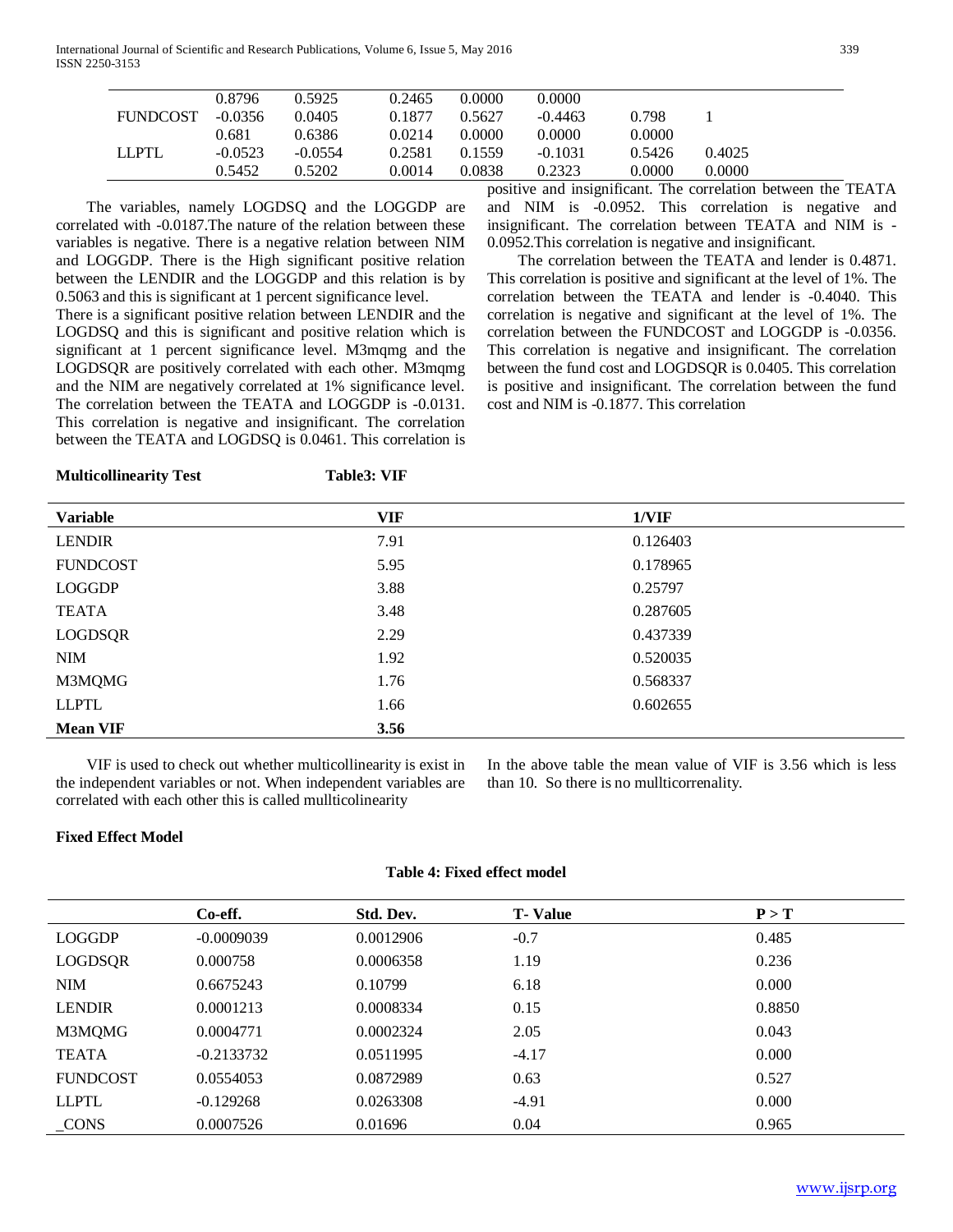## **Random Effect Model**

|  |  | <b>Table 5: Random Effect Model</b> |
|--|--|-------------------------------------|
|--|--|-------------------------------------|

|                 | Co-eff.      | <b>Std. Dev. Error</b> | <b>Z</b> - Value       | P > Z       |
|-----------------|--------------|------------------------|------------------------|-------------|
| <b>LOGGDP</b>   | $-0.0015597$ | 0.0011756              | $-1.33$                | 0.185       |
| LOGDSQR         | 0.0005106    | 0.000557               | 0.92                   | 0.359       |
| <b>NIM</b>      | 0.674154     | 0.0745726              | 9.04                   | 0.000       |
| <b>LENDIR</b>   | 0.0002193    | 0.0007505              | 0.29                   | 0.7700      |
| M3MQMG          | 0.0004037    | 0.0002295              | 1.76                   | 0.079       |
| <b>TEATA</b>    | $-0.276021$  | 0.0391419              | $-7.05$                | 0.000       |
| <b>FUNDCOST</b> | 0.0802258    | 0.0639739              | 1.25                   | 0.21        |
| <b>LLPTL</b>    | $-0.0927185$ | 0.0146                 | $-6.35$                | 0.000       |
| $_{\rm{CONS}}$  | 0.013102     | 0.0148696              | 0.88<br>___ _ _<br>$-$ | 0.378<br>__ |

## **Interpretation of the Model**

 Results show that in case of LOGGDP P value is more than .05 which means that there is no significant relation between Return on assets and LOGGDP. In case of LOGDSQR P value shows that there is no relation between those two variables. According to findings NIM has P Value which is .000 which means that there is high significant positive relation between NIM and Return on assets. There is no relation between LENDIR and Return on assets. There is significant relationship between M3MQMG and Return on assets. There is high significant negative relation between TEATA and Return on assets. There is high significant negative relation between LLPTL and Return on assets.

 Random effect modal is a type of panel data analysis and used to investigate the impact of independent variables on the dependent variables.

#### **Houseman Test**

 According to houseman test Random effect Model is appropriate for our study.

|                 | Co-eff.      | Std. Dev. | <b>T</b> -Value | P > T  |
|-----------------|--------------|-----------|-----------------|--------|
| <b>LOGGDP</b>   | $-0.0015597$ | 0.0011756 | $-1.33$         | 0.187  |
| <b>LOGDSQR</b>  | 0.0005106    | 0.000557  | 0.92            | 0.361  |
| <b>NIM</b>      | 0.674154     | 0.0745726 | 9.04            | 0.000  |
| <b>LENDIR</b>   | 0.0002193    | 0.0007505 | 0.29            | 0.7710 |
| M3MQMG          | 0.0004037    | 0.0002295 | 1.76            | 0.081  |
| <b>TEATA</b>    | $-0.276021$  | 0.0391419 | $-7.05$         | 0.000  |
| <b>FUNDCOST</b> | 0.0802258    | 0.0639739 | 1.25            | 0.212  |
| <b>LLPTL</b>    | $-0.0927185$ | 0.0146    | $-6.35$         | 0.000  |
| _CONS           | 0.013102     | 0.0148696 | 0.88            | 0.38   |

## **Ordinary Least Square (OLS) Table 6: Ordinary Least Square (OLS)**

 Now we interpret the OLS regression analysis. First we will investigate the impact of independent variable on the dependent variable.

- i. Due to change by one unit in the value of the LOGGDP, will give negative effect on the value of the ROA by - .0015597.
- ii. Due to change by one unit in the value of the LOGDSQR, causing positive impact on the value of the return on the average assts.
- iii. Due to one unit increment in the value of the LENDIR, would increase the value of the return on the average assets by .0002193 on average.
- iv. Due to one unit increment in the value of the NIM, would increase the value of the return on the average assets. This value of co-eff. is significant.
- v. Due to one unit increment in the value of the M3MQMG, would increase the value of the return on the average assets. This value of co-eff. is significant.
- vi. When there is increment in the TEATA by one unit, which is -.0015597, showing negative impact on the value of the return on the average assts.
- vii. One unit change in the value of the fund cost which is .0802258, causing positive impact on the value of the return on the average assts. This value of co-eff. is insignificant.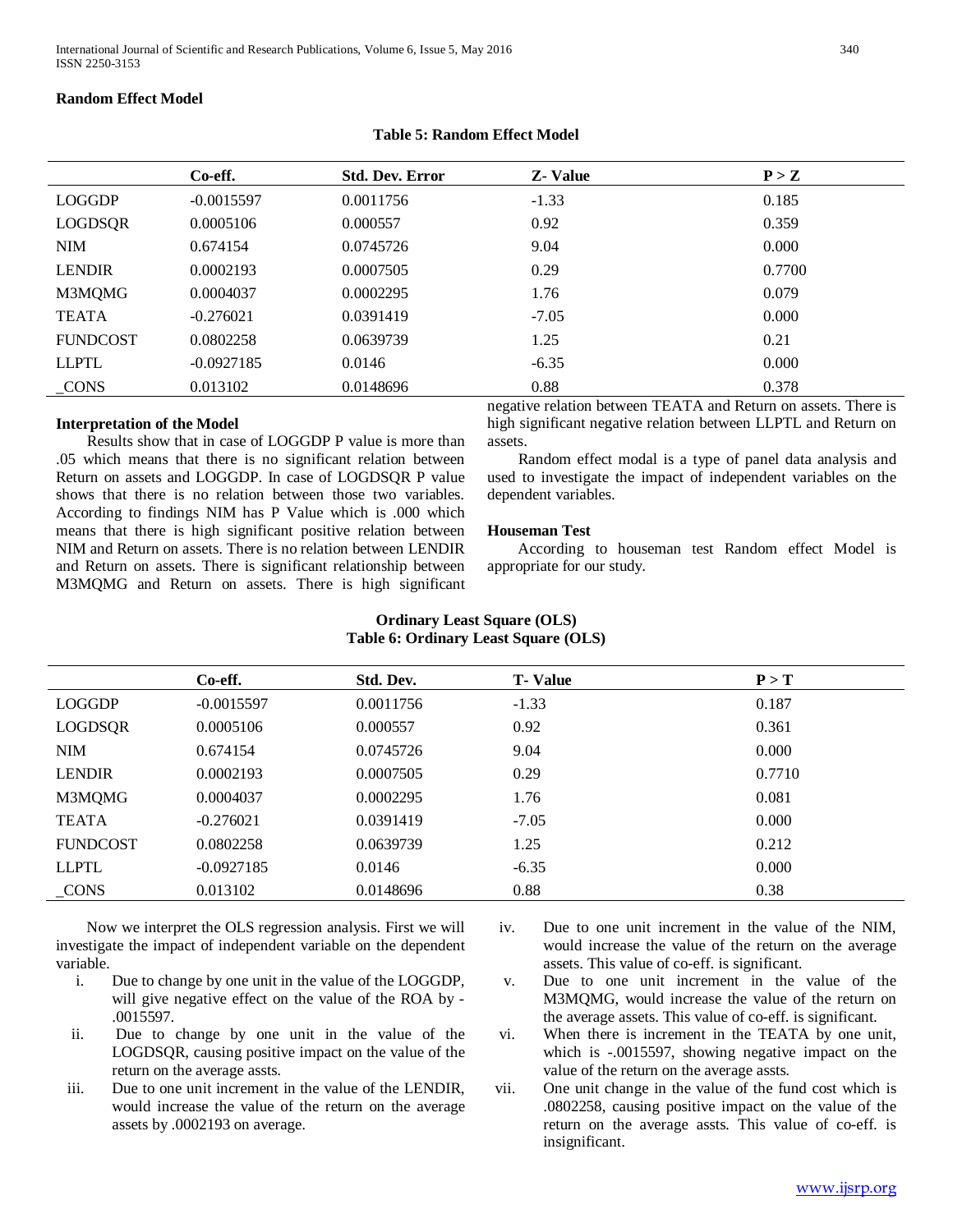#### **Table 7: ANOVA Model Summary**

| R-squared      | 0.8306 |
|----------------|--------|
| Adj. R-squared | 0.8187 |
| F(8, 114)      | 69.86  |
| Probe > F      | 0.0000 |

#### *R-square*

 This means that on the basis of independent variables how much variation is explained in the dependent variables so findings show that 83 percent variation is explained in the dependent variable on the basis of independent variables.

## *Adj R-squared*

 When there is a large number of variables than we use Adj R-squared instead of R-squared.

#### *Fitness of the model*

 F test is used to check out the fitness of the model in the study the value of F test is. 000 which means that the fit is good at 1 percent of significance level*.*

#### V. CONCLUSION

 The main objective of the study was to investigate the factors which affect the profitability of the banks in Pakistan. In this research two types of dependent variable were taken. One is the firm specific and other is country specific. At there the ROA was taken as the dependent variable. Why these variables were taken? Because we want to know that which variables are more effect on the banks profit and which are not.

 The firm (internal) specific variables are loan loss provision on the total loss, log deposit square, funding cost and last total expenditure on total assets. Country specific (External) factors are GDP, lender interest rate and money, quasi money and money growth.

 For Analysis of data 17 commercial banks were taken. The data gathered from commercial banks for 2003- 2011. For analysis researcher used panel data analysis. Panel data analysis has fixed effect and random effect. Results found that both factors country (external) specific and firm (internal) specific variables make changes in the commercial bank profits. Although ROAA results shows that NIM and M3MQMG shown positive, highly significant relation with a dependent variable. If banks want to boost up their profit, then banks should more attention to these variables. There is no relation between LENDIR and Return on assets. There is a significant relationship between M3MQMG and Return on assets. There is a high significant negative relation between TEATA and Return on assets. There is a high significant negative relation between LLPTL and Return on assets.

#### **Limitation of the study**

1. Research only emphasis commercial bank, this sector is individual in his characteristics. It's not related to any other business other than banks.

- 2. Results of other businesses and financial business will differ from banks result.
- 3. Analysis of Panel data is used in the study for the results. Data was collected from 2003-2011. For upgrading of results sample size of data can be increased.
- 4. Whole data is based on financial reports. So, all data depends on information provided in the reports.
- 5. Many other factors of country specific and firm specific are not included in the study.

#### **REFERENCES**

- [1] Albertazzi, U., & Gambacorta, L. (2009). Bank profitability and the business cycle. Journal of Financial Stability, 5(4), 393-409.
- [2] Alexiou, C., & Sofoklis, V. (2009). Determinants of bank profitability: Evidence from the Greek banking sector. Economic annals, 54(182), 93- 118.
- [3] Ali, K., Akhtar, M. F., & Ahmed, H. Z. (2011). Bank-Specific and Macroeconomic Indicators of Profitability-Empirical Evidence from the Commercial Banks of Pakistan. International Journal of Business and Social Science, 2(6), 235-242.
- [4] Angbazo, L. (1997). Commercial bank net interest margins, default risk, interest-rate risk, and off-balance sheet banking. Journal of Banking & Finance, 21(1), 55-87.
- [5] Anjum Iqbal, D. (2012). Liquidity Risk Management: A comparative study between Conventional and Islamic banks of Pakistan. Global journal of management and business research, 12(5).
- [6] Aprile, E., Alfonsi, M., Arisaka, K., Arneodo, F., Balan, C., Baudis, L., . . . Bokeloh, K. (2013). Limits on spin-dependent WIMP-nucleon cross sections from 225 live days of XENON100 data. Physical review letters, 111(2), 021301.
- [7] Athanasoglou, P. P., Brissimis, S. N., & Delis, M. D. (2008). Bank-specific, industry-specific and macroeconomic determinants of bank profitability. Journal of International Financial Markets, Institutions and Money, 18(2), 121-136.
- [8] Berger, A. N. (1995a). The profit-structure relationship in banking--tests of market-power and efficient-structure hypotheses. Journal of Money, Credit and Banking, 404-431.
- [9] Berger, A. N. (1995b). The relationship between capital and earnings in banking. Journal of Money, Credit and Banking, 432-456.
- [10] Dietrich, A., & Wanzenried, G. (2011). Determinants of bank profitability before and during the crisis: Evidence from Switzerland. Journal of International Financial Markets, Institutions and Money, 21(3), 307-327.
- [11] Dietrich, A., & Wanzenried, G. (2014). The determinants of commercial banking profitability in low-, middle-, and high-income countries. The Quarterly Review of Economics and Finance, 54(3), 337-354.
- [12] Edwards, S., Allen, A. J., & Shaik, S. (2006). Market Structure Conduct Performance (SCP) Hypothesis Revisited using Stochastic Frontier Efficiency Analysis. 1-21.
- [13] Elyasiani, E., & Mansur, I. (2005). The association between market and exchange rate risks and accounting variables: a garch model of the Japanese banking institutions. Review of Quantitative Finance and Accounting, 25(2), 183-206.
- [14] Goddard, J., Molyneux, P., & Wilson, J. O. (2004). Dynamics of growth and profitability in banking. Journal of Money, Credit and Banking, 1069- 1090.
- [15] Grosse, R., & Goldberg, L. G. (1991). Foreign bank activity in the United States: An analysis by country of origin. Journal of Banking & Finance, 15(6), 1093-1112.
- [16] Gul, S., Irshad, F., & Zaman, K. (2011). Factors affecting bank profitability in Pakistan. The Romanian Economic Journal, 39(14), 61-89.
- [17] Hoggarth, G., Milne, A., & Wood, G. (1998). Financial innovation and financial stability: some lessons from Germany and the UK. Financial Stability Review. Bank of England.